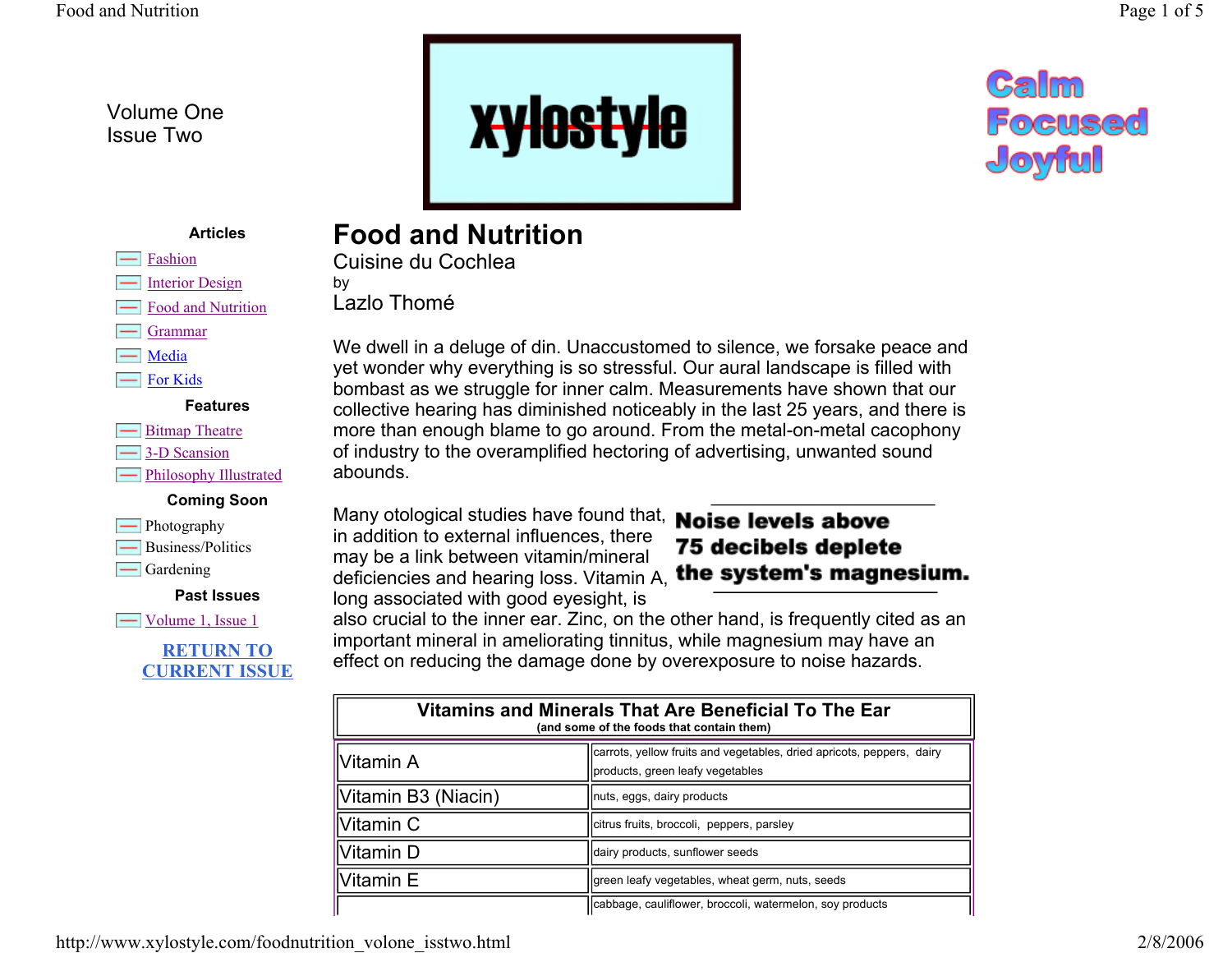Food and Nutrition

| $\parallel$ Glutathione (a combination of $\parallel$<br>amino acids) |                                                                                                                        |
|-----------------------------------------------------------------------|------------------------------------------------------------------------------------------------------------------------|
| <b>Copper</b>                                                         | brown rice, legumes, almonds, black pepper, whole grains                                                               |
| llodine                                                               | Igreen vegetables, pineapple                                                                                           |
| Magnesium                                                             | miso and other soy products, legumes, seeds, almonds, brown rice,<br>dried fruits, whole grains, dark green vegetables |
| Zinc                                                                  | peanut butter, legumes, turmeric                                                                                       |

Thus, with best sonic wishes, we present a menu for fortifying the ear and stimulating the palate, beginning with the vibrancy of legumes.

#### Chick Pea Appetizer

- 3 cups cooked chick peas
- 1/2 cup cooked soybeans
- 1 diced medium yellow onion
- $\bullet$  2 finely chopped garlic cloves
- 1 teaspoon turmeric
- $\bullet\,$  black pepper
- 1/4 cup chopped parsley
- $\bullet$  1 tsp olive oil
- 1/2 cup diced cauliflower florets
- $\bullet$  1 large whole wheat pita, cut into 3" triangles

Mix the chick peas, soybeans, onion, and garlic together with the olive oil in a bowl. Add parsley and grate the pepper onto the mixture. Stir. Let sit for 1-2 minutes. Add cauliflower. Top with turmeric. Serve with pita.

Now that the taste buds have started jumpin', we'll dive into a delightful, ironrich spinach salad.

#### Spinach Salad

- 1/2 lb fresh spinach
- 1/2 cup chopped almonds
- 2 clementines, sectioned
- $\bullet\,$  4 tbsp sesame oil
- 1 tbsp white wine vinegar
- 1 tsp soy sauce
- 1/2 tbsp peanut butter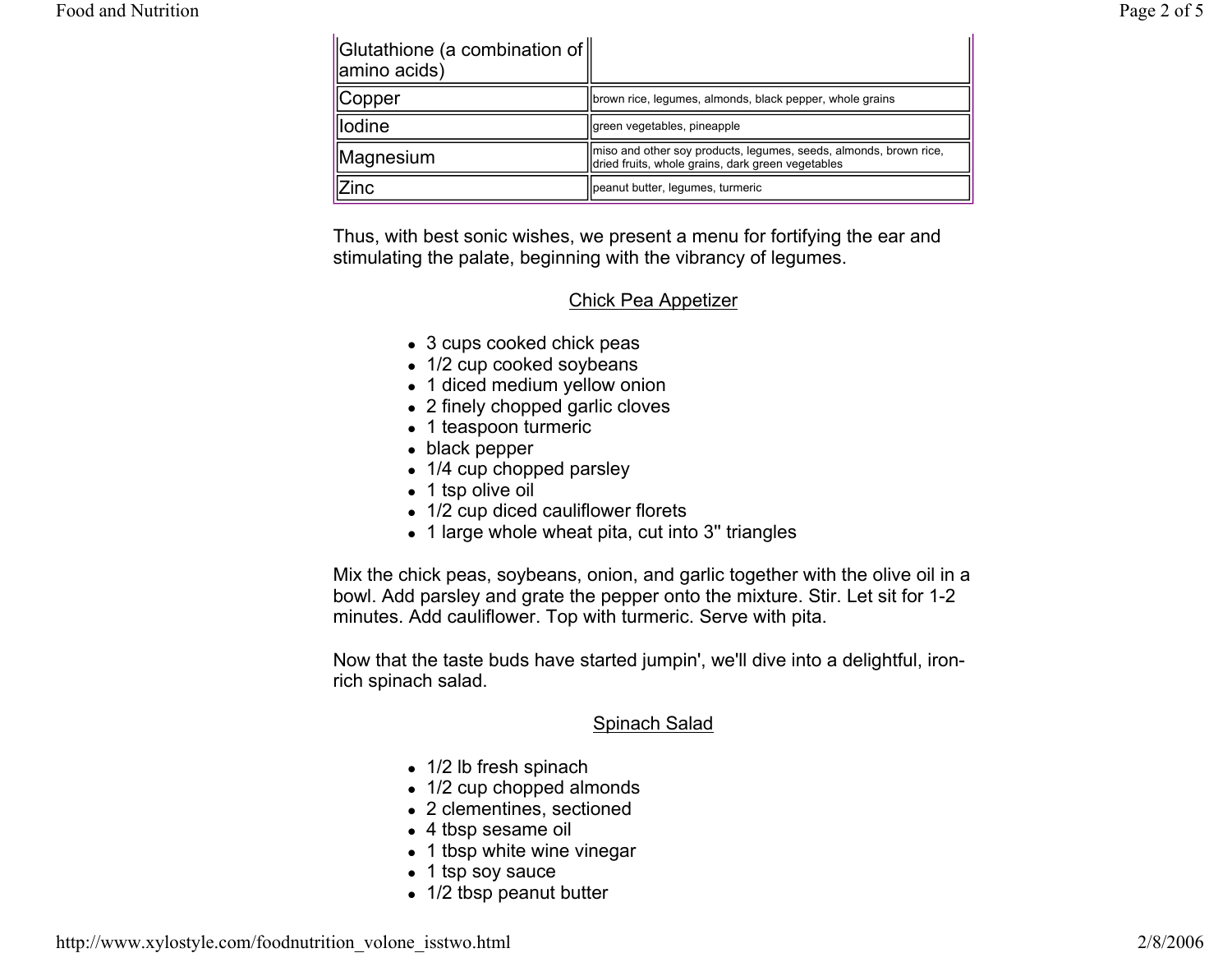- 1/2 carrot, unpeeled and shredded
- 1/2 cup chopped hard-boiled egg yolks
- $\bullet$  1/2 cup shredded cabbage
- 1/4 cup grated parmesan cheese
- $\bullet\,$  black pepper
- $\bullet\,$  wheat germ
- coriander

Rinse and gently tear the spinach. Toss together with almonds, clementines, carrot, egg yolks, and cabbage. Mix oil, vinegar, soy sauce, and peanut butter together in a small bowl and pour on as dressing. Garnish with pepper, wheat germ, and coriander.

Various studies have concluded that repeated exposure to noise levels above 75 decibels depletes the magnesium in one's system. Whole grains and dark green vegetables are excellent sources of this mineral and form the core of our next recipe.

#### Brown Rice and Vegetable Melange

- $\bullet$  2 cups water
- 1 cup brown rice
- $\bullet$  1/2 cup olive oil
- $\bullet$  1 medium broccoli bunch, cut into florets and diced stalks
- 1/2 cup miso broth
- 1/4 cup cashews
- 1/4 cup sunflower seeds
- $\bullet$  2 medium zucchinis
- 1 large yellow squash
- 3 finely chopped garlic cloves
- 4 diced scallion stalks
- 1/2 lb green beans
- $\bullet$  1/4 lb pea pods
- $\bullet$  1 small red pepper, sliced into thin strips
- turmeric
- $\bullet$  cumin
- $\bullet\,$  black pepper

Bring water to a boil. Reduce heat to simmer and add rice, which will take 35- 40 minutes to fully cook. In a large skillet, heat the olive oil until it begins to sizzle. Reduce heat and add broccoli, zucchini, garlic, green beans, and red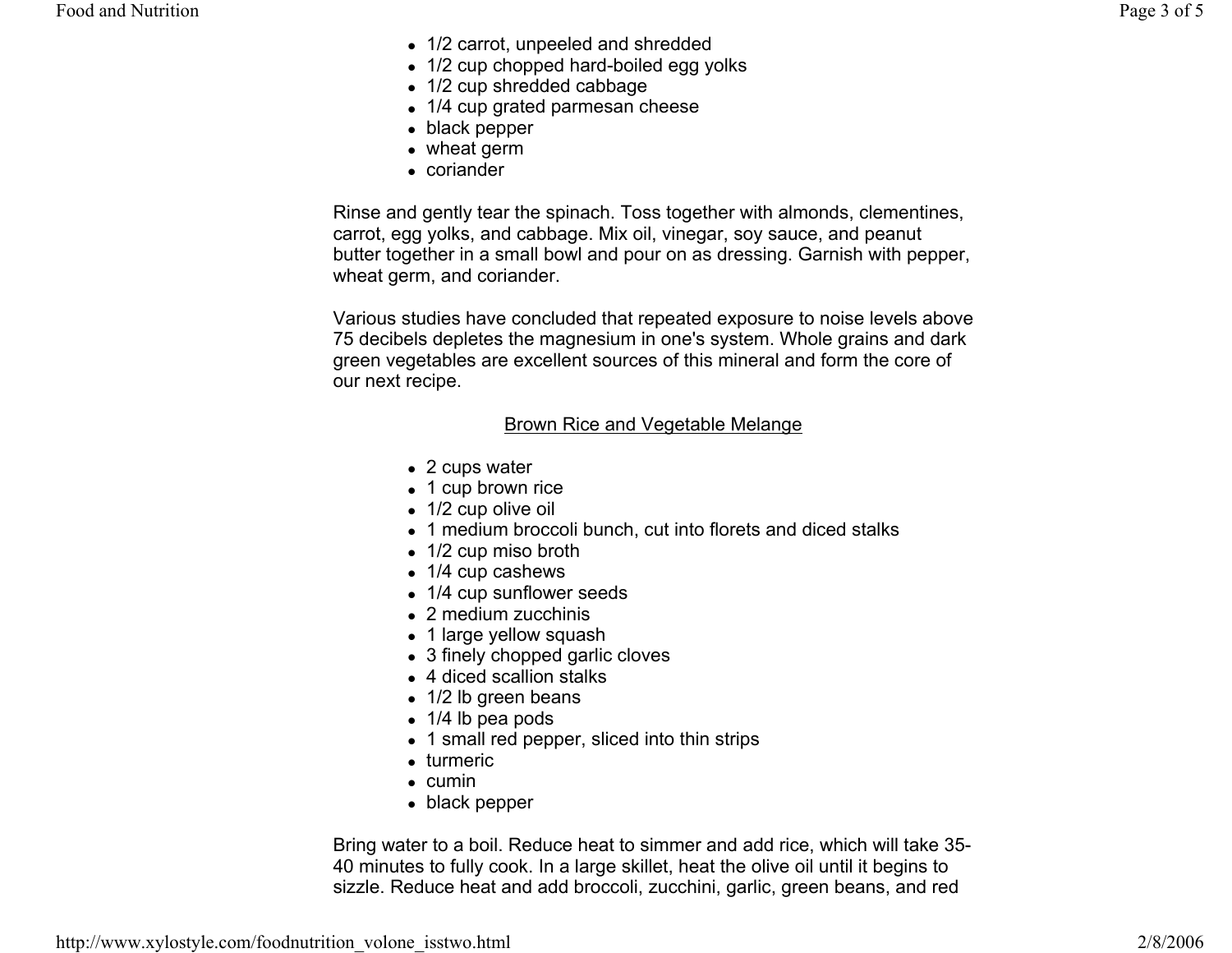pepper. Add miso broth after approximately 5 minutes. Continually stir, liberally garnishing with turmeric, cumin, and black pepper. Gradually add the scallions, pea pods, cashews, and sunflower seeds. After 10 minutes, or when the vegetables have begun to brown, remove from heat and drain any excess broth.

#### Cucumber, Celery, and Yogurt Side Dish

- 1 sliced medium cucumber
- 2 celery stalks, sliced into sticks
- 1/2 pint plain yogurt

Place the yogurt in a bowl and center it on a medium plate, arranging the cucumber and celery in a circle. As a dip, this combination will serve to refresh the palate and to reinforce the absorption of magnesium.

### Watermelon, Pineapple, and Dried Fruit Dessert

- 3 cups cubed watermelon
- 2 cups cubed pineapple
- 2 cups dried apricot
- 2 cups dried banana

This simple flourish provides not only sweetness but vitamin A and glutathione as well. Furthermore, it adds a delightful warmth to the evening and gets along quite nicely with orange-spiced tea.

While the vitamins and minerals in these foods may not stop the 2 a.m. car alarm, the constant barrage of beeps and bass tones, or the whiny circular saw, they will nonetheless offer delicious assistance in strengthening your sense of hearing.

Savor the silence.

**RETURN TOCURRENT ISSUE**

xylestyle

Home

xylostyle is a creative conglomerate

Contact us at: info@xylostyle.com